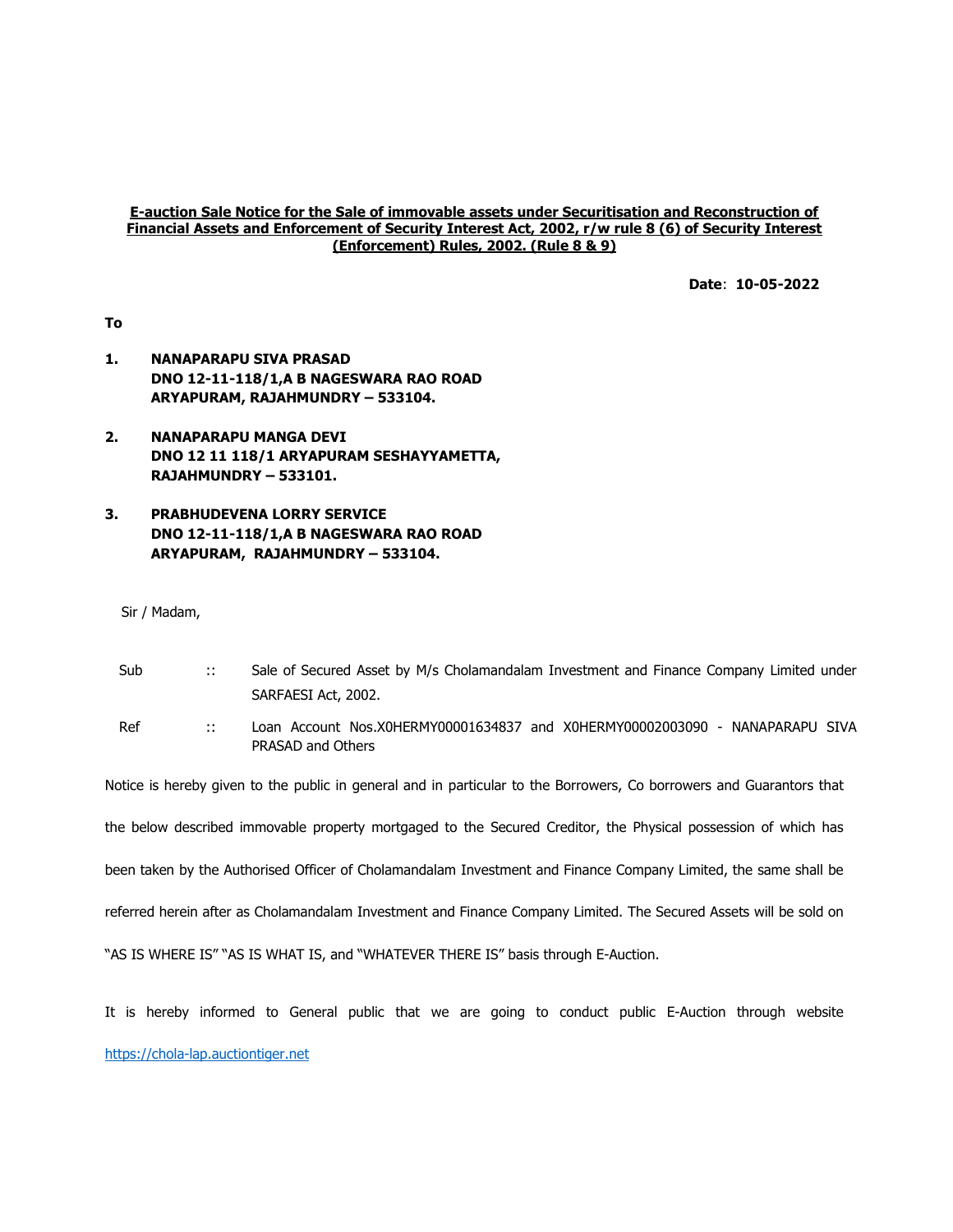The secured asset will be sold to one of the intending purchasers who offer the highest bid/purchase price, which shall not be less than the Reserve Price.

| <b>RESERVE PRICE</b>                  | Rs.51,00,000/-                  |  |
|---------------------------------------|---------------------------------|--|
| <b>EMD</b>                            | Rs.5,10,000/-                   |  |
| <b>E-AUCTION DATE AND TIME</b>        | 17-06-2022, 11.00 AM to 1.30 PM |  |
| <b>LAST DATE OF SUBMISSION OF EMD</b> | 09-06-2022                      |  |
| <b>BID INCREMENT AMOUNT (IN RS.)</b>  | Rs.25,000/-                     |  |
| DATE OF INSPECTION OF PROPERTY        | 07-06-2022 and 08-06-2022       |  |

## DESCRIPTION OF THE IMMOVABLE PROPERTY [Secured Asset]

All that piece and parcel of the property situated at East Godavari District, Rajahmundry District Registrar Office, Rajahmundry Municipal Corporation Area, Rajahmundry 8 th Ward, Aryapuram, A. B.Nageswara Rao Road, T.S. No. 19. D. No. 8/193, C. S. No. 12-11-118, present 12-11-118/1, an extent 494 Sq. Yards in wihich north Eastern side site consisting of 72-22 Sq. yards along with  $G + 1$  RCC building bounded on the North : Road – 50-0 ft., South : Vallu Malleswara Rao & Others Property - 50-0 ft., East : A.B. Nageswararao Road – 13-0 ft., West : Remaing others property in this door number - 13-0 ft., Within the above boundaries site consisting of 72-22 Sq.yards or 60-38 Sq. meters along with RCC building consisting of G +1 building with all easementary rights..

We hereby give you notice that the aforesaid secured asset shall be sold by the undersigned if you fail to pay within 30 days from the date of service/publication of this notice, the entire outstanding loan amount aggregating to Rs.44,93,475.85/- (Rupees Forty Four Lakhs Ninety Three Thousand Four Hundred Seventy Five and Paise Eighty Five Only) as on 07-05-2022 together with further interest, penal interest, costs and charges thereon till the date of payment, as per agreed the terms and conditions mentioned in the Loan Agreement and other documents pertaining to the Loan availed by you. After expiry of 30 days, no further notice whatsoever will be given to you and the Secured Asset will be sold accordingly.

You may note that in case the Sale proceeds of such sale of the secured asset are not sufficient to cover the entire outstanding dues of the secured creditor, then you all are jointly and severally liable to pay the amount of such shortfall to the Secured Creditor.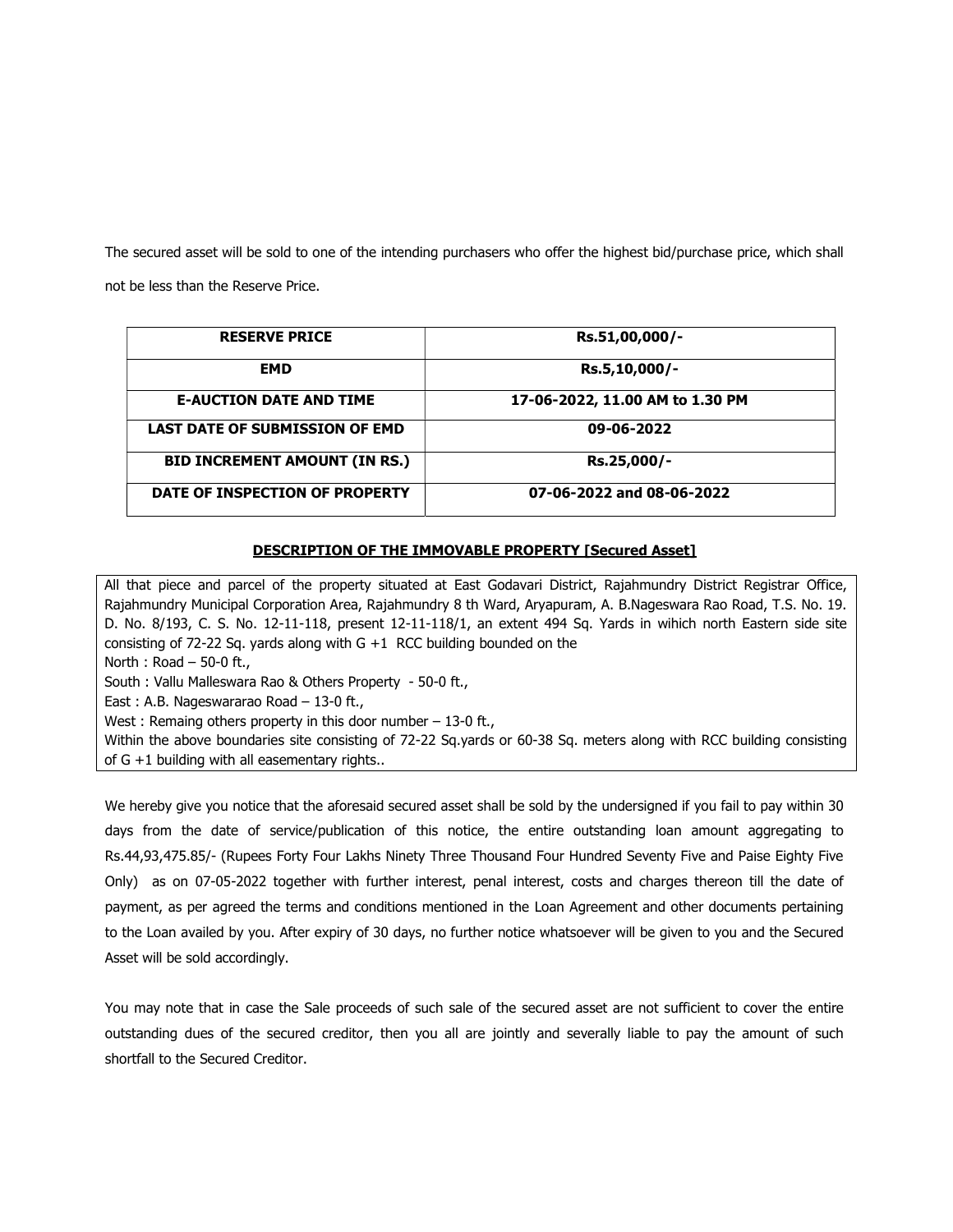### Terms & Conditions of E- Auction Sale: -

- 1. The auction sale will be 'Online E-Auction' Bidding through website https://sarfaesi.auctiontiger.net. on the dates as mentioned in the table above with further Extension of 5 Minutes.
- 2. The interested bidders are required to register themselves with the portal and obtain login ID and Password well in advance, which is mandatory for e-bidding, from auction service provider M/s E-Procurement Technologies Ltd. (Auction Tiger) Ahmadabad (Contact Person: Mr. Ram Sharma Cell No. 8000023297, Email : ramprasad@auctiontiger.net, Email. support@auctiontiger.net Please note that, Prospective bidders may avail online training on e-auction from their registered mobile number only.
- **3.** The intending purchaser/bidder is required to submit amount of the Earnest Money Deposit (EMD) by way of Demand Draft/PAY ORDER drawn on any nationalized or scheduled Commercial Bank in favor of " Cholamandalam Investment and Finance Company Limited" payable at Chennai and register their name at https://chola-lap.auctiontiger.net and get user ID and password free of cost and get training on e-Auction from the service provider. After their Registration on the web-site, the intending purchaser/bidder is required to get the copies of the following documents submit {1. Copy of the DD copy/ Pay order; 2.Copy of PAN card and 3.Copy of proof of address (Passport, Driving License, Voter's I-Card or Aadhar Card, Ration Card, Electricity Bill, Telephone Bill, Registered Leave License Agreement)} by the last date of submission of the EMD(s) as mentioned in the sale notice and also submit hardcopy thereof at the Branch mentioned hereinabove.
- 4. Bid must be accompanied with EMD (Equivalent to 10% of the Reserve Price) by way of Demand Draft/ Pay order in favour of " Cholamandalam Investment and Finance Company Limited" payable AT Chennai.
- 5. Bids that are not filled up or Bids received beyond last date will be considered as invalid Bid and shall be summarily rejected. No interest shall be paid on the EMD. Once the bid is submitted by the Bidder, same cannot be withdrawn. However, EMD deposited by the unsuccessful bidder shall be refunded without interest.
- 6. The bid price to be submitted shall be above the Reserve Price along with increment value of Rs.25,000/- and the bidder shall further improve their offer in multiple of Rs.25,000/-. The property shall not be sold below the Reserve Price set by the Authorized Officer.
- 7. The successful bidder is required to deposit 25% of the sale price (inclusive of EMD) immediately but not later than next working day by Demand Draft drawn in favour of "Cholamandalam Investment and Finance Company Limited" payable AT Chennai and the balance amount of sale price shall be paid by the successful bidder within 15 days from the date of confirmation of sale by the Company. The EMD as well as Sale Price paid by the interested bidders shall carry no interest. The deposit of EMD or 10% of sale price, whatever may be the case shall be forfeited by the Company, if the successful bidder fails to adhere to terms of sale or commits any default.
- 8. On compliance of terms of Sale, Authorised officer shall issue "Sale Certificate" in favour of highest bidder. All the expenses related to stamp duty, registration charges, conveyance, TDS etc. to be borne by the purchaser.
- 9. Company does not take any responsibility to procure permission / NOC from any authority or under any other law in force in respect of property offered or any other dues i.e., outstanding water/electricity dues, property tax or other charges, if any.
- 10. The successful bidder shall bear all expenses including pending dues of any Development Authority, if any/ taxes/ utility bills etc. to the Municipal Corporation or any other authority/ agency and fees payable for stamp duty /registration fees etc. for registration of the Sale Certificate.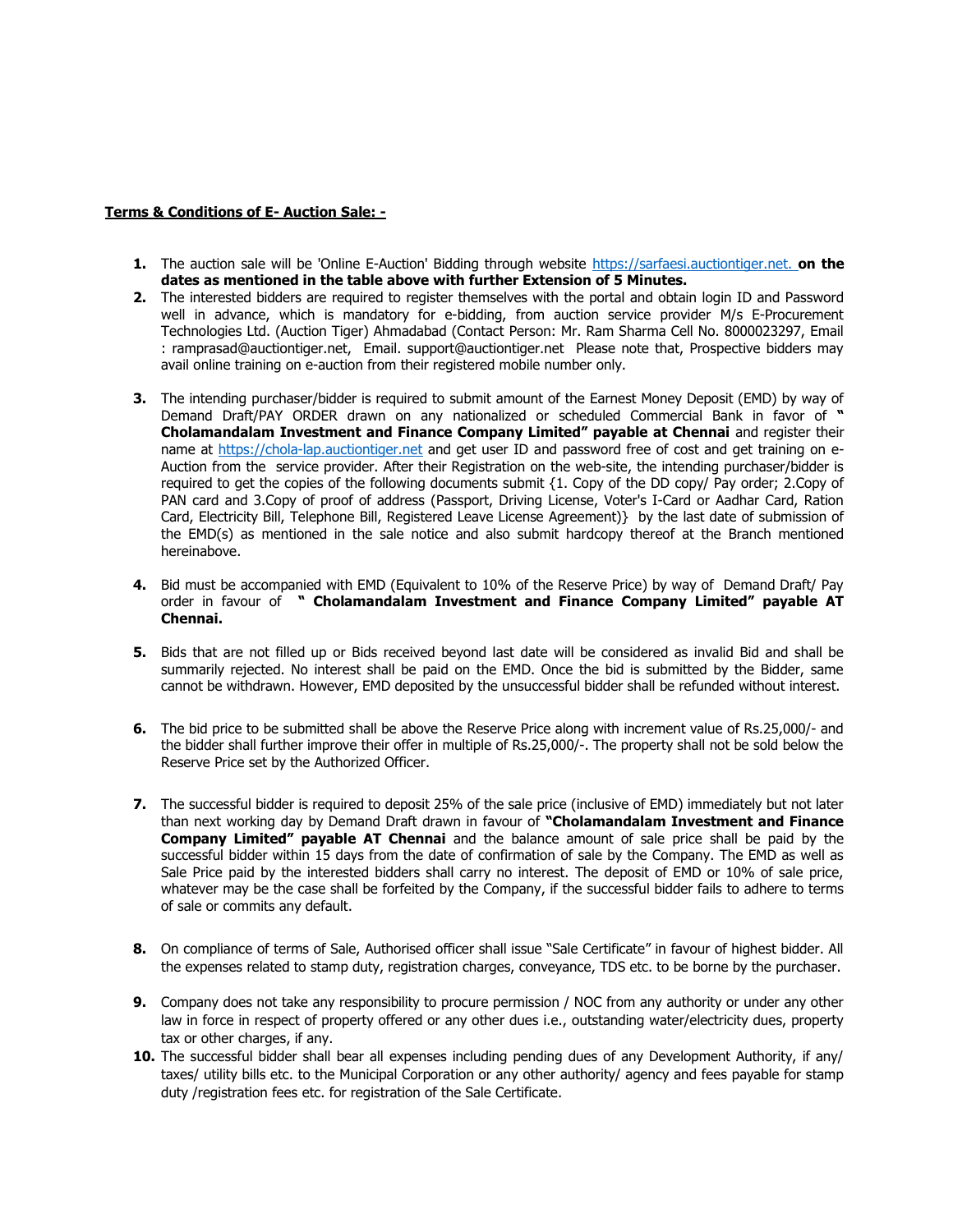- 11. The Authorised Officer reserves the absolute right and discretion to accept or reject any or all the offers/bids or adjourn/cancel the sale without assigning any reason or modify any terms of sale without any prior notice. The immovable property shall be sold to the highest bidder. However, the Authorised Officer reserves the absolute discretion to allow inter-se bidding, if deemed necessary.
- 12. To the best of its knowledge and information, the Company is not aware of any encumbrances on the property to be sold except of the Company. However, interested bidders should make their own assessment of the property to their satisfaction. The Company does not in any way guarantee or makes any representation with regard to the fitness/title of the aforesaid property. For any other information, the Authorised Officer shall not be held responsible for any charge, lien, encumbrances, property tax or any other dues to the Government or anybody in respect of the aforesaid property.
- 13. Further interest will be charged as applicable, as per the loan documents on the amount outstanding in the notice and incidental expenses, costs, etc. is due and payable till its actual realization.
- 14. The notice is hereby given to the Borrower(s) / Mortgagor(s) to remain present personally at the time of sale and they can bring the intending buyer/purchasers for purchasing the immoveable property as described hereinabove, as per the particulars of the Terms and conditions of sale.
- 15. Online E-auction participation is mandatory in the auction process by making application in prescribed format which is available along-with the offer/tender document on the website. Bidders are advised to go through the website https://chola-lap.auctiontiger.net for detailed terms and conditions of auction sale before submitting their bids and taking part in e-auction sale proceedings. Online bidding will take place at web-site of organization as mentioned hereinabove, and shall be subject to the terms and conditions contained in the tender document. The Tender Document and detailed Terms and Conditions for the Auction may be downloaded from the website https://chola-lap.auctiontiger.net or the same may also be collected from the concerned Branch office of Cholamandalam Investment and Finance Company Limited. A copy of the Bid form along with the enclosure submitted online shall be handed over to Mr. Raghupatruni Sudhakara Rao, Mob. No. 7658941947; at Cholamandalam Investment and Finance Company Limited, ADDRESS- : 36-7-14, 2nd Floor, Konduri Square, Konduri street, Innspeta, Rajahmundry-533101. 09-06-2022 on or before date and time mentioned above. (Please refer to the details mentioned in table above).
- 16. The property shall be sold on "As is Where is Basis", "As is What is Basis" and "As is Whatever there is Basis" condition and the intending bidder should make discreet enquiries as regards encumbrance, charge and statutory outstanding on the property of any authority besides the Company's charges and should satisfy themselves about the title, extent, quality and quantity of the property before submitting their bid. No claim of whatsoever nature regarding the property put for sale, charges and encumbrances over the property or any other matter etc. will be entertained after submission of the online bid and at any stage thereafter. The Company shall not be responsible for anything whatsoever including damages or eviction proceeding, etc. The intending bidder shall indemnify the tenants as well as the Company in this regard. The purchaser shall take necessary action for eviction of tenant / settlement of tenant only in accordance with the Law. The Company presses into service the principle of caveat emptor.
- 17. This publication is also a '30' (Thirty) days' notice to the Borrower / Mortgagor / Guarantors of the above said loan account pursuant to rule 8(6) and Rule 9 of Security Interest (Enforcement) Rules 2002, to discharge the liability in full and pay the dues as mentioned above along with upto date interest and expenses within 30 days from the date of this notice failing which the Secured asset will be sold as per the terms and conditions mentioned above. In case there is any discrepancy between the publications of Sale notice in English and Vernacular newspaper, then in such case the English newspaper will supersede the vernacular newspaper and it shall be considered as the final copy, thus removing the ambiguity. If the borrower/mortgagors pays the amount due to the Company, in full before the date of sale, auction is liable to be stopped.
	- For further details and queries, contact Authorized Officer, Cholamandalam Investment and Finance Limited Mr. Raghupatruni Sudhakara Rao, Mob. No. 7658941947.